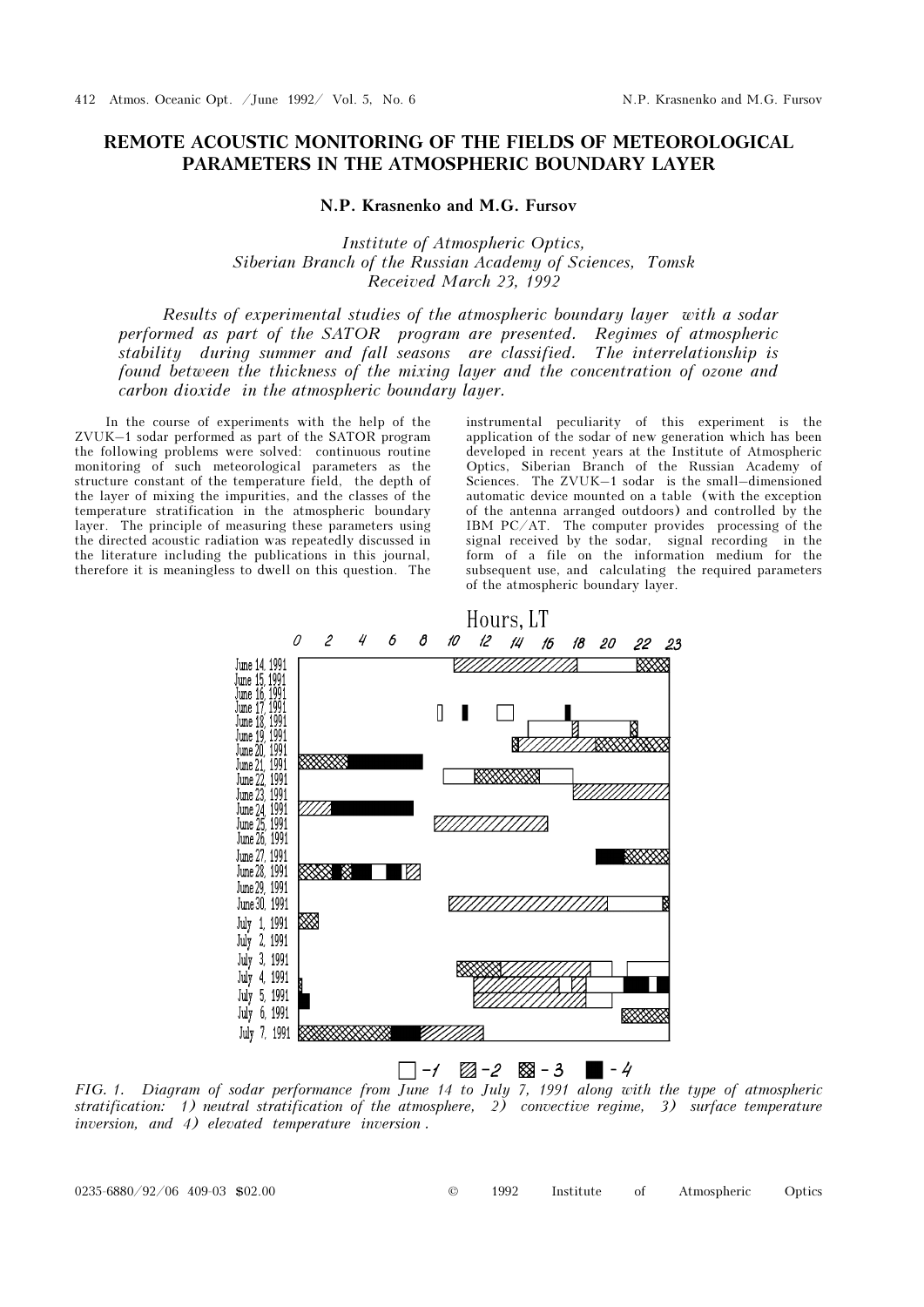

FIG. 2. Classification of atmospheric stability from June 14 to July 7, 1991 (designations are the same as in Fig. 1).

Figure 1 shows the diagram of sodar performance at the first stage of investigations performed as part of the SATOR program from June 14 to July 7, 1991. The atmospheric stratification monitored with the sodar at the given moment is plotted in this figure. The occurrence of the temperature inversion in the diagram does not exclude the existence of subinversion convection, and the occurrence of the elevated inversion does not exclude the existence of the surface inversion at the same time. Figure 2 shows the classes of atmospheric stability over Tomsk at that period. As can be seen from the figure the temperature inversions existed in 41.7% of the temperature inversions existed in observation time while the surface inversions were found in 56.8% of all the cases.

The second stage of the experiments performed as part of the SATOR program was also analyzed in detail. The diagram of the sodar performance at that time is shown in Fig. 3, while the classes of atmospheric stability are shown in Fig. 4. The temperature inversion existed in about 70% of the entire observation time and in more than 77% of all the cases it was the surface inversion. The tendency to the increase of the number of cases of temperature inversions during the winter–fall seasons compared to the summer season, as the experiments have shown, is stable for Tomsk.



FIG. 3. Diagram of the sodar performance from September 23 to November 15, 1991 (designations are the same as in Fig. 1).



FIG. 4. Classification of atmospheric stability from September 23 to November 15, 1991 ( designations are the same as in Fig. 1).

The results of simultaneous processing of meteorological data obtained on November 6, 1991 using the sodar and of gas concentrations (carbon dioxide shown in Fig. 4  $a$  of Ref. 1 and ozone shown in Fig. 8  $b$  of Ref. 1)

measured using the TRAL–4 base laser gas analyzer are interesting. The depth of the layer of mixing the impurities in the atmosphere was chosen as the reference parameter for the data obtained using either system. This quantity must directly affect the impurity concentration in air since it determines the volume in which their rarefication occurs. In its turn the depth of the mixing layer can be defined as the distance from the ground to the first capping layer in the atmosphere formed by the temperature inversion boundaries and other thermal structures. The correlation is found between the depth of the mixing layer and the concentration of ozone and carbon dioxide in the surface layer of the atmosphere. The concentration of the above– indicated gases is found to be increased when the depth of the mixing layer is decreased and vice versa. In principle, this result is fully logical and can be plausibly explained. The absence of the analogous relationship with such gases as ammonia and water vapor is much less understandable. Figure 5 shows the plots of the temporal behavior of the concentration  $N$  of ozone and carbon dioxide and the depth of the mixing layer  $H_{\text{m}}$ . The correlation coefficient calculated for  $H_{\text{m}}$  and carbon dioxide is equal to -0.67 when the gas concentration is delayed by 12.4 minutes. The correlation coefficient for ozone is equal to  $-0.47$ .